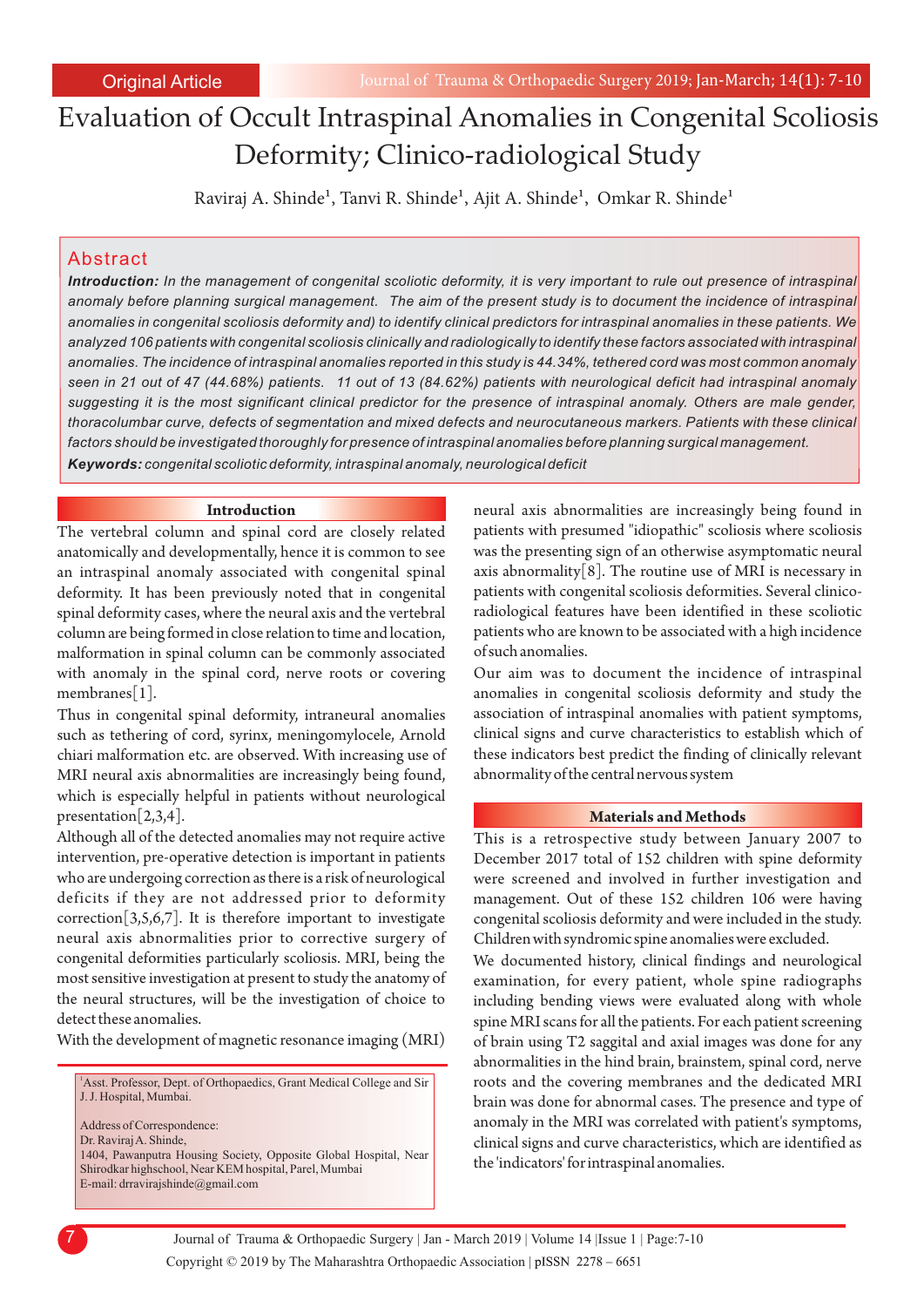**Table 1:** Sex wise distribution of intaspinal neural anomalies.

| Intraspinal anomaly           | <b>Females</b> | <b>Males</b> | <b>Total cases</b> |
|-------------------------------|----------------|--------------|--------------------|
| <b>Tethered Cord</b>          | 15             | 6            | 21                 |
| Diastomatomyelia              |                | 3            | 10                 |
| Syringomyelia                 | 12             | 6            | 18                 |
| <b>Arnold Chiari syndrome</b> | 5              | 3            | 8                  |
| Meningomyelocele              | $\mathcal{P}$  |              | ς                  |
| <b>Miscellaneous</b>          |                |              |                    |

#### **Results**

In this study of total 106 children, 78(73.58%) were females and 28(26.42%) were males depicting clear female preponderance. The mean age of presentation was 9.82 years (3 years to 16 years). Amongst these  $82(77.36%)$ children had Congenital scoliosis while 24(22.64)% had additional Kyphotic element. Right sided curve was predominantly seen in 52.83% (56/106) followed by Left sided curve in 39.62%( 42/106) while 8/106 (7.55%) children had double curve. Thoracolumbar Curve was the most common curve seen in 47/106 (44.34%) followed by Thoracic curve 21/106 (19.81%) and lumbar curve 15/106 (14.15%). Failure of Formation was most common deformity seen in 54/106 (50.94%) followed by Mixed type of defects in 31/106(30.18%) and Failure of Segmentation was least common 21/106 (19.81%).

Intraspinal abnormalities were present in 47/106(44.34%) children and tethered cord was the most common anomaly seen in 21/47(44.68%). Syringomyelia 18/47(38.30%) and Diastomatomyelia 10/47(17.02%) were the other common anomalies. 15/47(91.91%) children had multiple intraspinal anomalies. Out of 47 children, 30 were females (38.46%) while 17 were males (60.71%) [Table 1].

Out of these 47 cases, 21 were with left sided curve, 19 were having right sided curve, 7 with double curve. Thoracolumbar curve had highest number of intraspinal abnormality 35/47 (74.49%) followed by Lumbar 7/15(46.67%) and Thoracic 4/21 (19.05%) curve [Table 2] [Figure 1].



**Figure 1:** 9 year old female child with left congenital scoliosis at thoracolumbar region with tethered cord at lumbar level.

|  |  | <b>Table 2:</b> Incidence of intraspinal anomaly in different patterns of |  |  |  |
|--|--|---------------------------------------------------------------------------|--|--|--|
|  |  | scoliosis in sex wise distribution of curve.                              |  |  |  |

| <b>Region</b>              | <b>Females</b> | <b>Males</b> | <b>Incidence Intraspinal</b><br>anomaly |
|----------------------------|----------------|--------------|-----------------------------------------|
| <b>Cervical</b>            | 5              | 3            | $\Omega$                                |
| <b>Cervicothoracic</b>     | 6              | 3            | 1                                       |
| <b>Thoracic</b>            | 15             | 6            | 4                                       |
| Thoracolumbar              | 35             | 12           | 35                                      |
| Lumbar                     | 12             | 3            |                                         |
| Lumbosacral                | 3              | $\mathbf{1}$ | O                                       |
| Cervico thoracolumbosacral | $\overline{2}$ | $\Omega$     |                                         |
| <b>Total</b>               | 78             | 28           | 47                                      |

Failure of segmentation was most frequently associated with intraspinal anomaly 17/21(80.95%), trailed by mixed deformities 20/31(64.52%) and failure of formation 25/54(46.30%)[Table 3].

Neurocutaneous markers were seen in 8 children, tuft of hair(3/8) and café au lait spots (3/8) being most common. Amongst these 6 children had intraspinal anomaly [Figure 2].

Neurological derangement was present in 13/106 children. Neurological examination revealed motor deficit in 10/106 (9.43%), sensory deficit in 5/106(4.71%), abnormal reflexes in 13/106(12.26%), bowel bladder involvement in 7/106 (6.60%). Only two of these patients were not having intraspinaly anomaly but both were cases of kyphoscolisis with Cobb angle of 900 at T10 in one case and 600 at T12 in second case [Table 4].

#### **Discussion**

As the embryonic development of vertebral column and spinal cord is closely related, it is not uncommon to have coexistent anomalies[1]. As intraspinal anomalies are not always detected by clinical examination they can be overlooked. Identifying these anomalies are of prime importance in the treatment of congenital scoliosis as they need to be managed beforehand to avoid dreadful complications.

In our study, the mean age at presentation is 9.82 years which is higher as compared to the study of Neeraj Gupta et al but similar to Erfani et al $[2,9]$ . Female predominance (M:F -2.78) for congenital scoliosis is similar to previous

| Table 3: Correlation of type of deformity and intraspinal anomalies |  |  |  |
|---------------------------------------------------------------------|--|--|--|
|---------------------------------------------------------------------|--|--|--|

| Type of deformity              | <b>Intraspinal</b><br><b>Anomalies</b> | Percentage |  |
|--------------------------------|----------------------------------------|------------|--|
| <b>Failure of Formation</b>    | 25                                     | 46.30%     |  |
| <b>Failure of segmentation</b> | 17                                     | 80.95%     |  |
| <b>Mixed deformity</b>         | 20                                     | 64.52%     |  |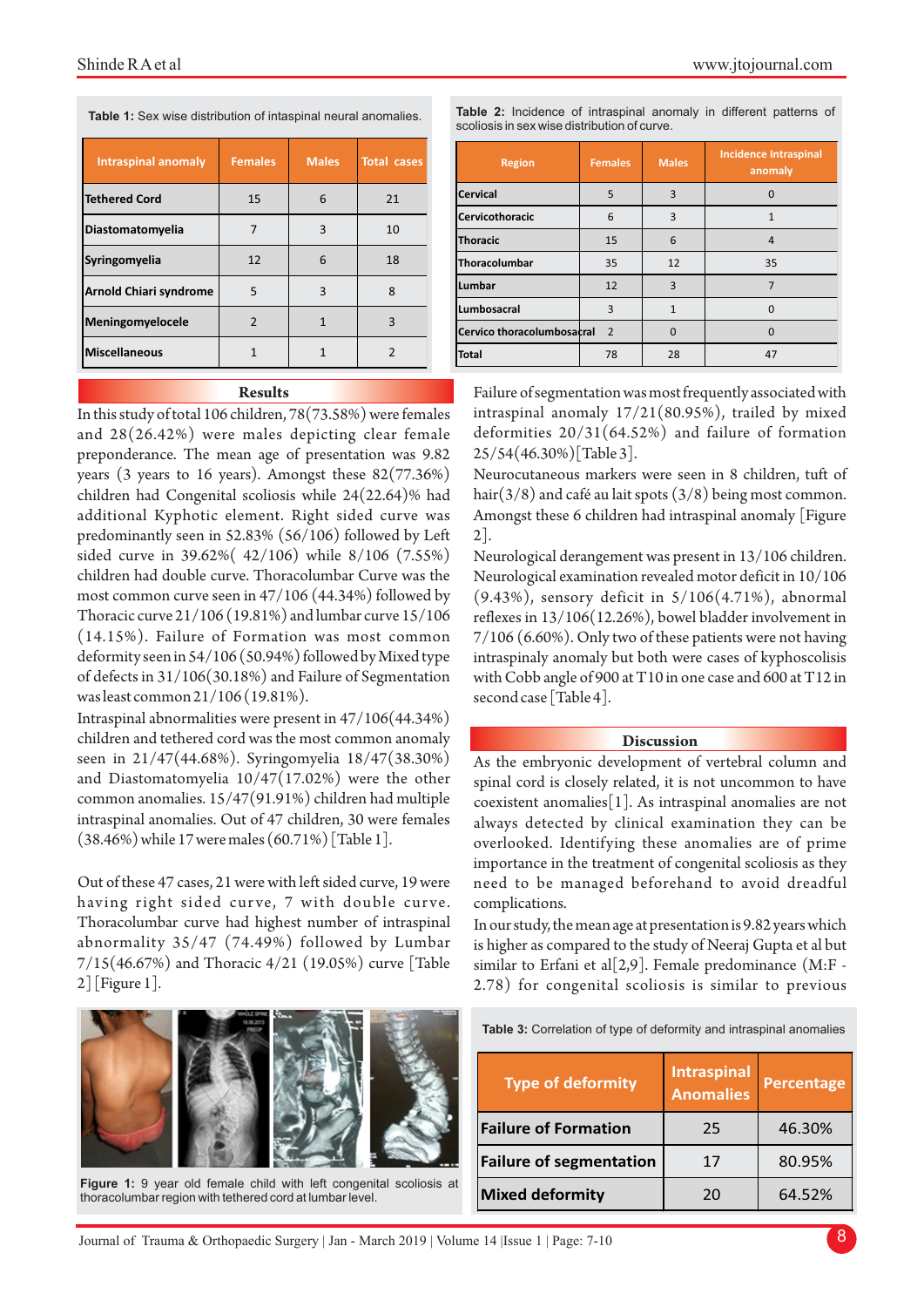

**Figure 2:** Neurocutaneous markers

studies[2,10,11,12]. Thoracolumbar region is most commonly seen similar to other studies of Gupta et al as well as Mohanty and Kumar but it is inconsistent with that of Mac Master and Ohtsuka study which shows predominance of lower thoracic curve[9,10,13]. In the current study, Failure of formation is the most common vertebral anomaly seen in 50.94% cases, Mixed deformity was seen in 30.18% while Failure of segmentation was seen in 19.81%. These results are consistent with some reported results in other studies[3,9].

There has been previous studies which has reported incidence of intraspinal anomaly in the range of 15-47% [9,13]. In the current study, the overall incidence of intraspinal abnormality was 44.34%. In the study of Mohanty and Kumar, this incidence was 15% while in MacMaster series reported it to be 18.3% [1,13]. The lower incidence of intraspinal anomalies in the studies may be because Myelography was used as investigation method, which is considered to be less sensitive to detect intraspinal anomalies. In Gupta et al series the incidence was 47% while in Erfani et al. series it was 41.3% when MRI was used as investigation of choice[2,9]. Similar to previous studies tethered cord was the most common anomaly seen in this study [3,4,7,9,14]. In MacMaster series and Mohanty and Kumar series Diastematomyelia was the most common anomaly observed while in Erfani et al series is it was syringomylia [1,2,13]. This variable result may be due to heterogenous population included in the study.

The incidence of intraspinal anomalies was higher in left sided curve as compared to right sided curve but without any statistical significance. Although the incidence of scoliosis is more in females, in our study it was observed that males were more prone to have intraspinal anomalies( $p$ <0.05) which was in contrast to study by Lie et al. which showed intraspinal anomalies were more common in Females[15]. We also found that Thoracolumbar curve was most commonly associated with intraspinal anomalies. As regards to the type of vertebral anomaly, defects of segmentation and mixed defects were more commonly associated with the intraspinal anomaly as seen in previous series of MacMaster and Gupta et al  $[1,9]$ . In the present study 11 out of 13 (84.62%) cases with neurological impairment had intraspinal anomaly, also 6 out of 8(75%) cases with neuroutaneous markers had intaspinal anomaly.

**Table 4:** Summary of clinicoradiological factors associated with intraspinal anomaly

| <b>Clinical indicators</b>              | <b>Incidence of</b><br>intraspinal anomaly | <b>Percentage</b> |  |
|-----------------------------------------|--------------------------------------------|-------------------|--|
| Male gender                             | 17/28                                      | 60.71%            |  |
| <b>Thoracolumbar curve</b>              | 35/47                                      | 74.49%            |  |
| Defects of<br>segmentation              | 17/21                                      | 80.95%            |  |
| <b>Mixed defects</b>                    | 20/31                                      | 64.52%            |  |
| <b>Neurocutaneous</b><br><b>Markers</b> | 6/8                                        | 75%               |  |
| <b>Neurological</b><br>impairment       | 11/13                                      | 84.62%            |  |

These observations are in line with findings of study by Rajasekaran et al. which showed 75% with cases with neurological impairment and 66% cases with Neurocutaneous markers had intraspinal anomaly.16 Also, in Gupta et al. series 83% patients with Neurocutaneous markers had intaspinal anomaly[9]. In contrast to these findings, MacMaster and Bradford series did not find any correlation between Neurocutaneous markers and intraspinal anomaly  $[1,7]$ .

Main drawback of our study is being a retrospective study, the data collected to predict clinical indicators is insufficient. The other drawback is sample size is smaller and to establish clinical predictors larger sample size is recommended.

#### **Conclusion**

Patients with congenital scoliosis should be thoroughly investigated clinically and radiologically before planning surgical management. MRI is the investigation of choice to identify intraspinal anomalies. The overall incidence of intraspinal anomaly in this study is 44.34%, while in patients without any neurological manifestation is 33.96% which is considerably high. Hence preoperative MRI is recommended for the best surgical outcome in every patient. Male gender, Thoracolumbar curve, Defects of segmentation and mixed defects, presence of neurocutaneous markers and neurological deficit are associated with higher risk of intraspinal anomaly and should be given special attention.